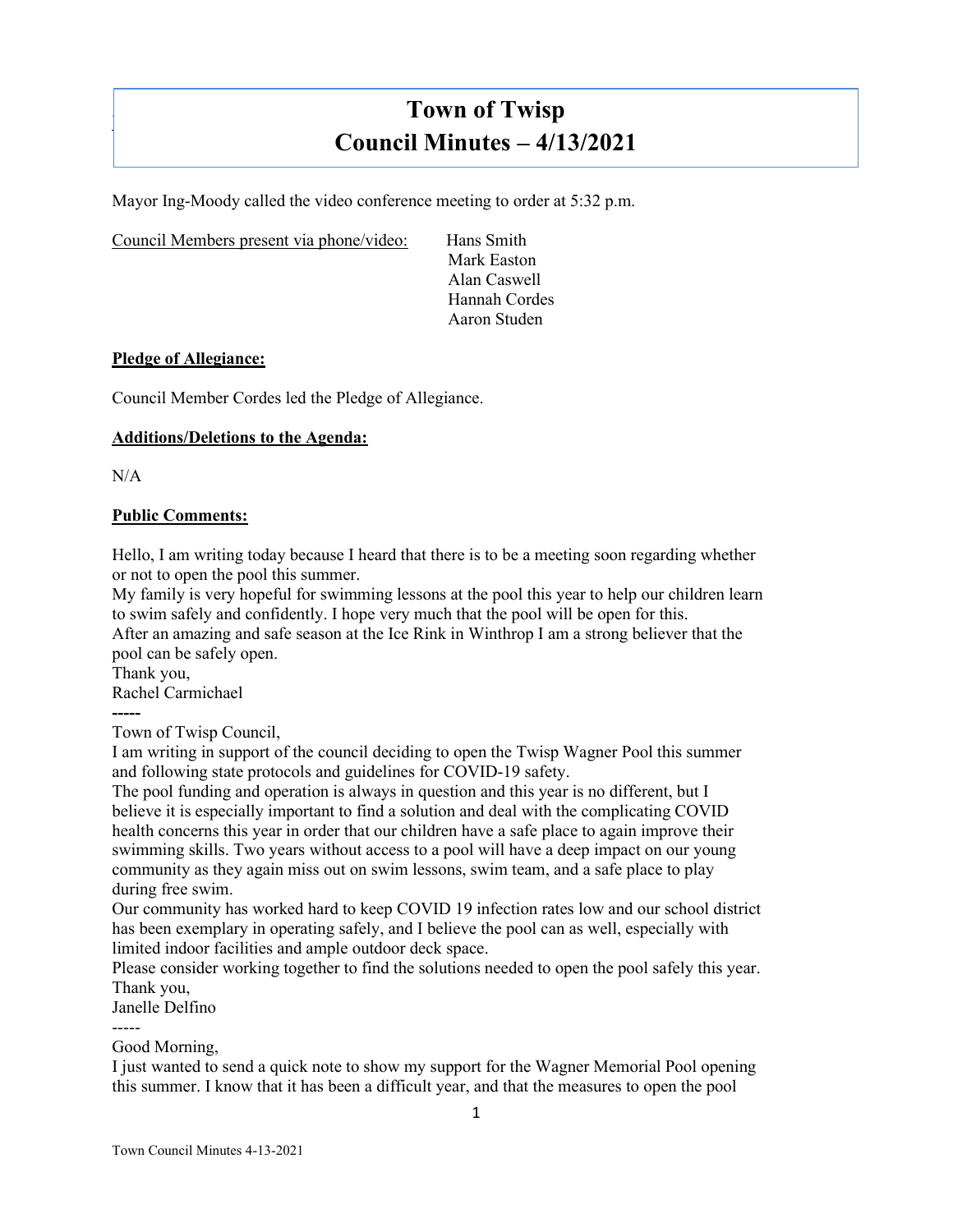safely with COVID protocols must be difficult and costly. But the kids of our valley desperately need some level of normalcy and the ability to "just be kids" in this world we are living in. The stress that children must feel with not only the pandemic, but current state of the world is too much for those little shoulders to hold. The pool is an excellent escape for all in the valley. I know that the Winthrop Ice Rink was able to provide this safe space all winter by creating safety measures for all participants to follow; and the Town of Winthrop was able to show their support for the Rink by helping to provide funding to adequately cover the cost associated with creating these safety protocols. Hopefully the Town of Twisp shares the same support for the Pool this summer.

Thank you,

Kirsten Vanderhalf

-----

Hello Mayor and Town Council.

I am writing to ask that you support the opening of the Wagner Pool this summer. The pool has been an integral part of my family's summers for the past  $10+$  years. I have so many amazing memories of my kids growing their swimming skills year after year, from splashing in the kiddie section, to getting up the courage to pass the swim test to be able to use the slide and diving board. We missed the pool tremendously last year and are hoping we won't have yet another summer where we are unable to use it.

As a member of the Friends of the Pool, please know that we are ready to help the town in any way required in order to get the pool up and running in a covid-safe manner. The valley missed the pool last year and I have no doubt will rally to help in any way they can.

Thank you for your consideration,

Jacque Wilk

-----

Hello Councilmembers!

Heard through the grapevine you will be discussing tonight the potential opening of the pool this year. It sure would be great to get the kids outside to enjoy the pool, just as the Methow Trails and hockey rink remained open over the winter. Outdoor recreation is safer than indoors, and by swim season so many more folks will have had the vaccine. Please consider a yes vote for the pool opening! Thanks for your time,

Linda Flynn

-----

Hello,

I wanted to send a quick note in support of opening the Twisp Pool this summer. The pool is such an important asset to the community and beneficial to a variety of individuals.

Thank you,

Katie Hover

**-----** It is important for kids to learn to swim and for all to know how to swim. it is important for adults who use swimming as part of their "be healthy plan" to have access to the pool. I think you need to charge enough to pay all your expenses and for taking the extra precautions that are warranted...more cleaning, limiting the number/type of users at any time and other measures you deem necessary.... Ardis Bynum

-----

Hello,

As a Twisp resident and donor of Friends of the Pool, I am writing to urge the council to open the pool this summer. I recently stayed at the Furnace Creek ranch in Death Valley National Park and was delighted to see the pool open. It was very easy to socially distance on the pool deck and in the pool. When a patron needed to use the restroom, masks were required. It is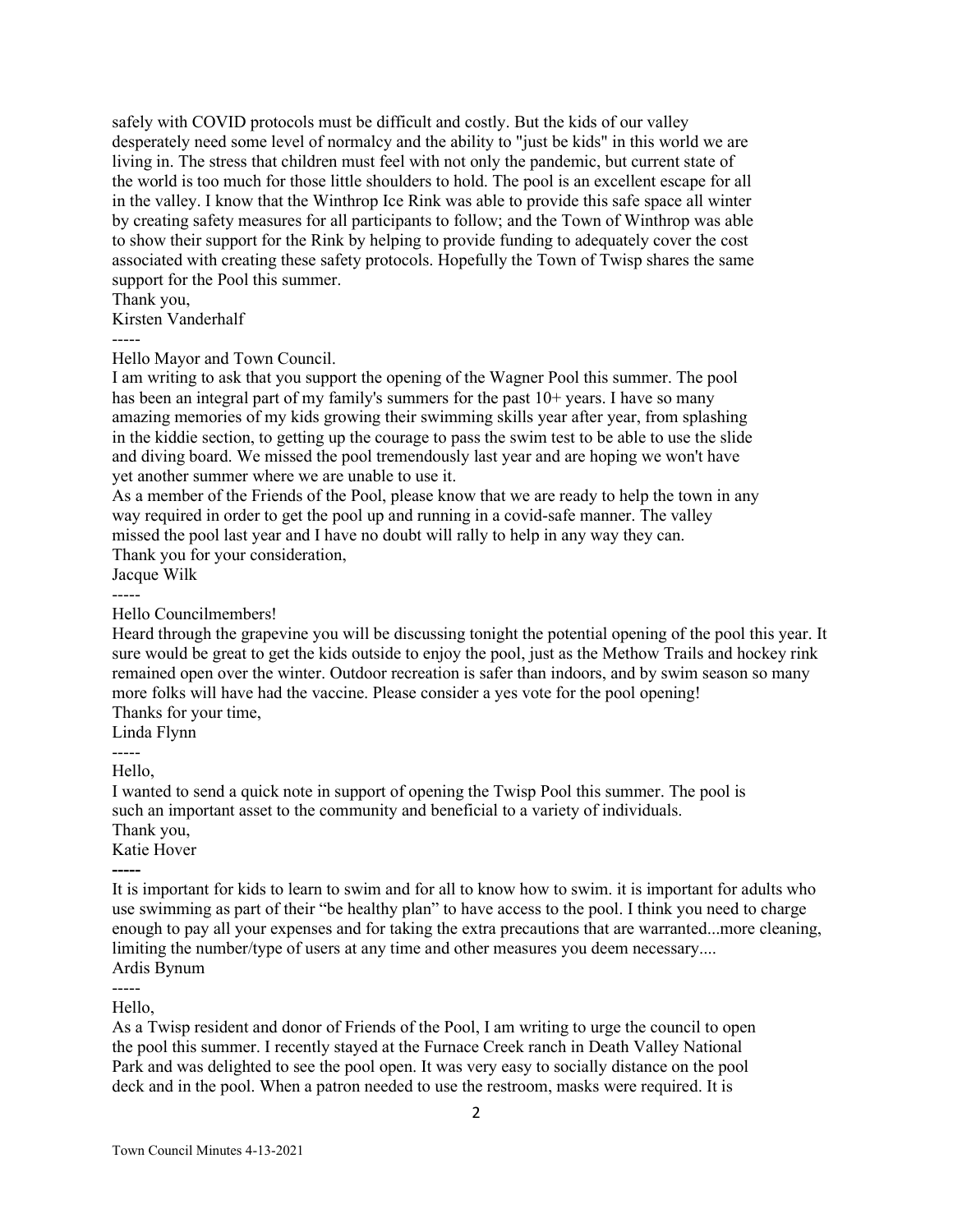also easy to limit the number of patrons if the pool becomes overly crowded. As you know, the pool provides an essential place for our little ones to learn to swim and for many of our young people to hang out. Many of our valley youth do not have the opportunity to vacation with their families all summer and the pool provides a healthy, equitable opportunity to recreate.

Thank you,

Brynne Edwards

-----

Dear Mayor and Twisp town council,

I am writing to encourage you to open the pool this year.

I believe measures can be taken to do it safely and keep everyone safe.

The pool is greatly missed by those who exercised there and enjoyed afternoons swimming in a safe environment. Not to mention learning to swim as well. For many kids it is one of the few fun things they might get to experience during the summer.

It is a great place and loved by many!!

Agnes Almquist

-----

I am writing to voice my strong desire to see the town of Twisp consider ways of opening the pool for the summer 2021 season.

Our community has survived a year of pandemic living, found ways to protect our neighbors and are slowly finding ways to return to a joyful life rather than holding pattern. Many businesses are re-opening, re-structuring and finding ways to serve our community safely while increasing opportunities. We continue to see data from the CDC and DOH around the lowered risk when outdoors and we are learning how to naturally, constantly social distance when outdoors socializing. Indoor gyms are opening with capacity regulations and I would like to know why the pool couldn't do similar, a lowered capacity and even floating dividers to ensure groups or a certain number of people were in their designated area. There also seems to be ways to make entry/exit happen mostly outdoors.

There is a childcare crisis in our valley at all times, especially during the summer, and the pool is often a refuge for activity and connection, helping our families make it through the tough summer months.

I fully support protecting our community from COVID-19 in any way possible and recognize that there are risks of reopening the pool but to take the possibility off the table entirely, seems short sighted. I hope that this can be reconsidered and a larger conversation, including the community, can be had around how to open safely.

Geva McAdow

----- Hello,

Please reopen the pool for summer 2021. The research is all showing that outdoors, especially when we can choose to maintain distance from others, is safe. You could choose to keep the locker rooms closed, and we could dress at home.

Thank you!

Lurline

Please open the pool this year! We love to bring our grandkids! Victoria Soodak

**-----**

Dear Sirs and Madams...

I am totally in Favor of opening the Twisp Pool this Summer...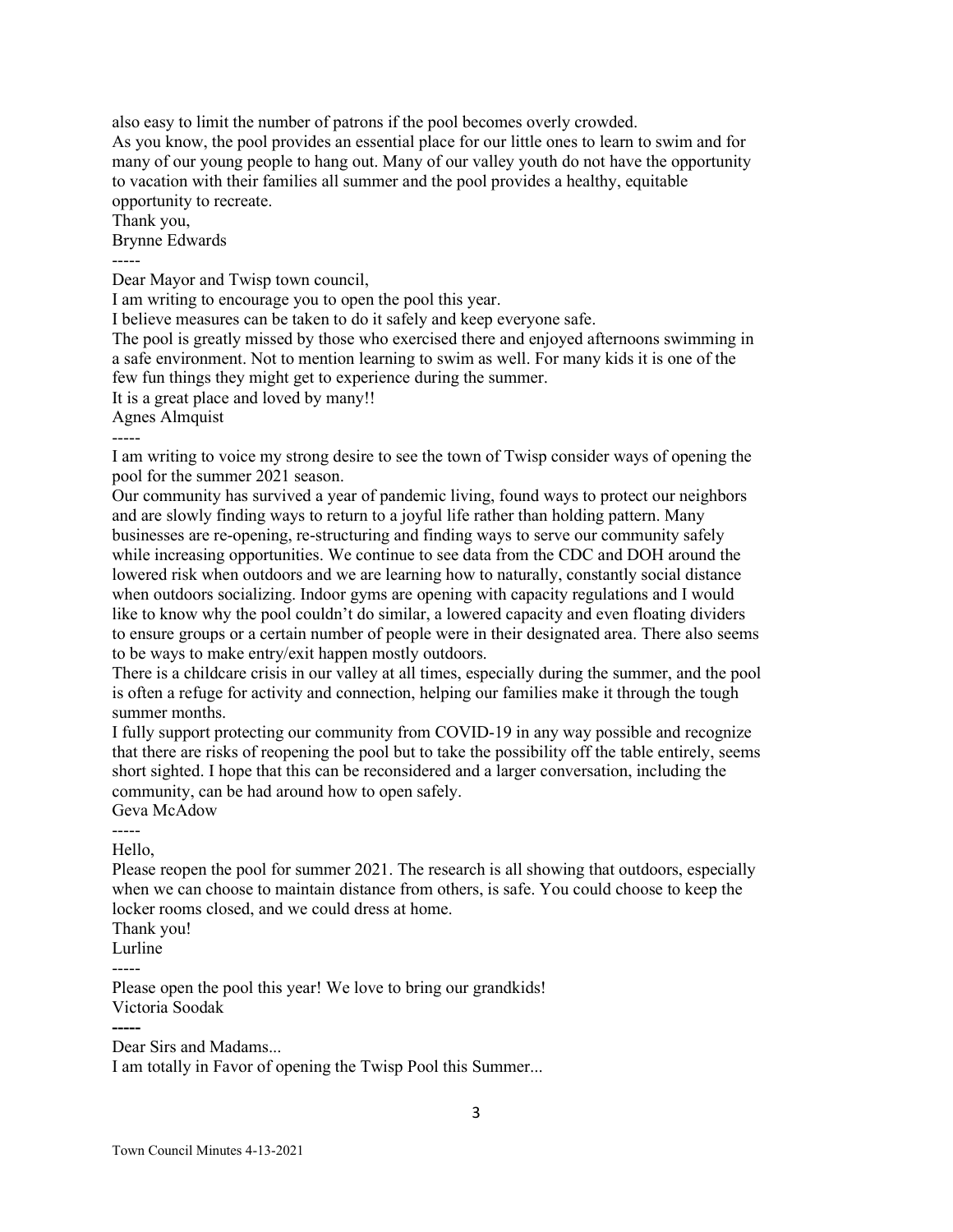If it's COVID related that total Our kids need fresh air and exercise after all this unnecessary 'lockdown'...Mentally (all this ridiculous mask wearing shut-down Government control has killed their natural curiosity) they need it‼‼ If it's a funding issue. how about working a volunteer plan?? Etc... I thought it was being re-built... Anyways you have a "Yes" vote to open it from me Signed Sharon Newcom

# **Mayor's Report**:

Mayor Ing-Moody reported that she has been very busy with Town business. The staff has been busy with getting Town Hall and the Police Department moved into the temporary location. She said the Audit continues in the Clerk's office although it is winding down. She continues to attend many meetings, both Covid and non-covid related which she will report on later in the meeting.

# **Staff Reports:**

Council Member Easton thanked Director Denham and staff for a successful chipper event. He said that it seemed to go really well for his neighborhood and can only imagine that it was the same for the rest of the town as well. Director Denham responded that they are not quite finished yet. He said they had a huge turnout and it has taken two full days to get through all of the yard debris. He is very glad to have been able to provide this service to the residents and looks forward to more in the future. Director Denham said the Wastewater Treatment Plan is experiencing a current high load. He said there is no indication that it is coming from OSB and are investigating to see where else it might be coming from. He wanted to point out that illegal discharging is against state law and will know soon if that is happening. He said it is causing an upset at the treatment plant as the digesters are full. He is waiting for

some results on Thursday.

Council Member Caswell asked for an update about the SR20 Sidewalk and the incorrect survey that was done by WSDOT. Denham replied that he had a good meeting with WSDOT and the survey might be in error from 2003. He said they might have to re-survey the area and the project is currently on hold.

The Public Works staff report is included in the packet.

# **Committee/Commission/Board Reports:**

Council Member Cordes attended the Parks and Recreation Commission Meeting and shared that no meeting was had due to lack of a quorum. She said Izze Klemmeck was there to give a presentation on his Skate Park proposal and that the members in attendance discussed some possible dates for the Park Plan timeline.

Council Member Cordes also attended the Friends of the Pool meeting where they are anxiously awaiting any information from Town that would indicate the need for them to start fundraising to open the pool this year. They have committed to donating \$20,000 to the Town this year to get the pool open and are willing to continue fundraising more money if needed. They also believe that the pool needs a better Point of Sale system to help better track expenses.

Council Member Smith attended the Finance Committee Meeting where they discussed the current budget position and where they ended 2020. He said that revenue seems to be tracking well and in a positive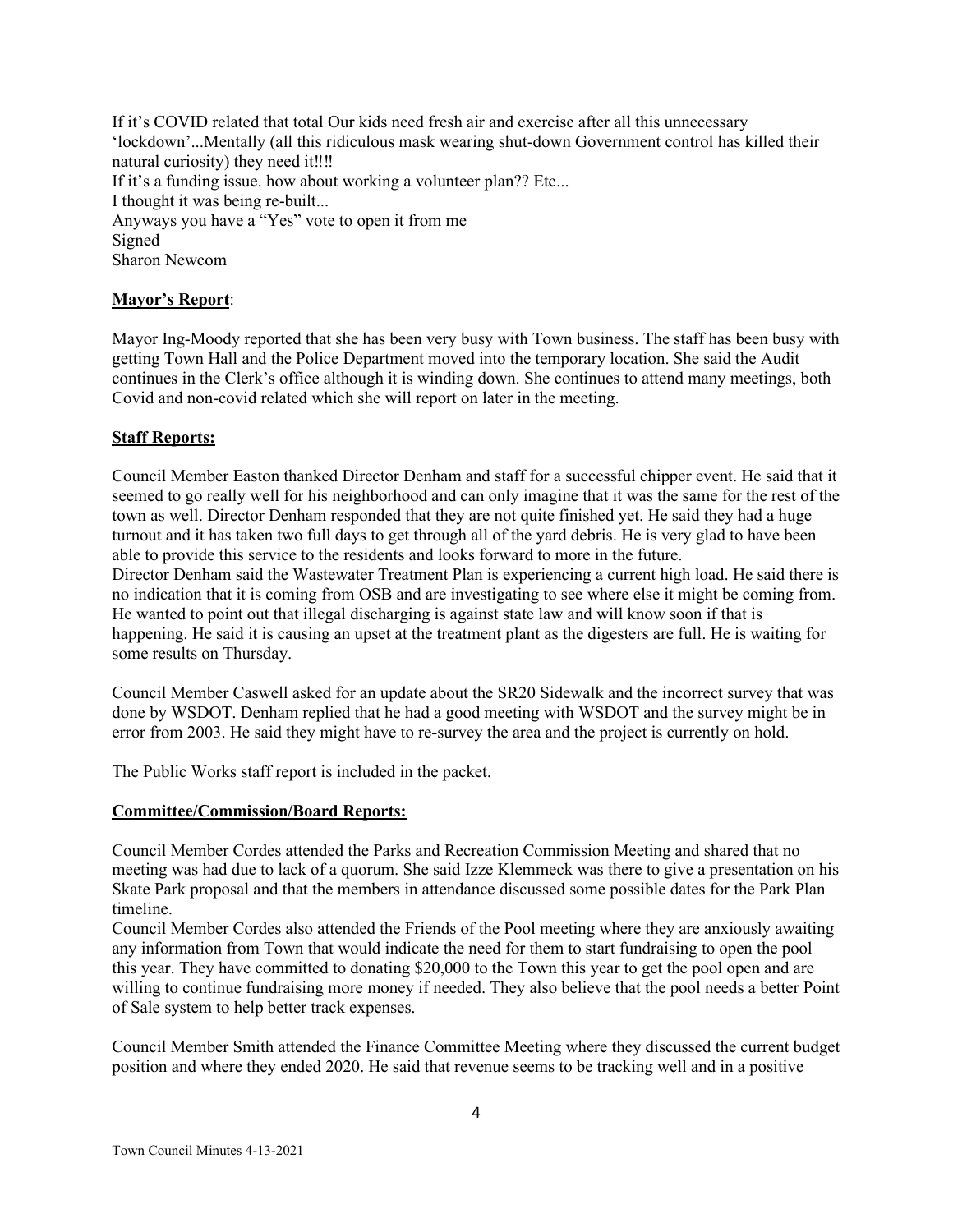direction. He said it seems that the expenditure side is going ok, although projects are affecting spending. He said overall the budget looks in good shape and to anticipate some budget amendments going forward.

Council Member Smith also attended the Public Works Committee meeting. He said most of which was touched on is in the public works staff report and more will be discussed as agenda items tonight.

Mayor Ing-Moody chaired the Okanogan Council of Governments meeting last night. She said they had an action item to adopt the 2022-2023 WSDOT planning document for the RTPO. She said they will continue with the two projects, the Backroads Study and the Main Street project if funding allows. Additionally, they were asked to write a letter of support to bring more healthcare higher education to the Wenatchee Valley College in Omak with funding for infrastructure upgrades to the campus, which the Council agreed to do. Maurice Goodall, Okanogan County Emergency Management Director, gave a report on vaccinations stating that they are now open to all ages, 16+ and is encouraging people to continue to sign up via the online portal.

Mayor Ing-Moody also attended the Methow Watershed Council where she was elected Chair. She said the application for Crown Columbia has been put on hold by the Department of Ecology for now. She said she is happy to chair and intends to run the meetings differently and focus on tangible and timely items for the year. Ashley Thrasher will be Vice-Chair.

Council Member Smith attended the Finance Committee Meeting. He said they discussed the USDA Loan application and while USDA has made a good amount of progress, the Town has not been provided a funding letter yet. He feels that there might need to be a special meeting called once the letter is in possession so that the contracts can be signed and construction can begin.

#### **Executive Session:**

Mayor Ing-Moody excused the public and staff at 6:00pm for an executive session. At 6:45pm, Mayor Ing-Moody asked for an additional 15 minutes. At 7:00pm Mayor Ing-Moody resumed the Council meeting with no action taken.

#### **OLD/NEW BUSINESS:**

# **Discussion/Action: Arbor Day Proclamations:**

Mayor Ing-Moody said that this is the  $20<sup>th</sup>$  year as a Tree City. There will be a celebration on Thursday April 15th in the Commons Park where they will read the Arbor Day Proclamation. Council Member Cordes will be in attendance and said that Classroom in Bloom, the Methow Conservancy, Tree Board members, among others will be there to help celebrate with educational opportunities.

Council Member Smith moved to approve the Mayor to sign the proclamation for Arbor Day 2021 as presented. The motion was seconded by Council Member Cordes and passed unanimously.

# **Discussion/Action: Pool Reopening:**

Staff has been working on a plan for the reopening of the pool including scheduling and staffing needs. Currently in Phase 3, there is a path to move forward in opening. From a budget standpoint, it will be a higher operating cost than normal due to current restrictions and space capacity. Council Member Smith said we do not have a surplus of funds and it's difficult to know what the revenues will look like from the user fees. He said the town has \$15,000 from the Wagner Fund along with \$20,000 from the Friends of the Pool to start the opening process. He believes it will take \$65,000-\$67,000 in operating costs without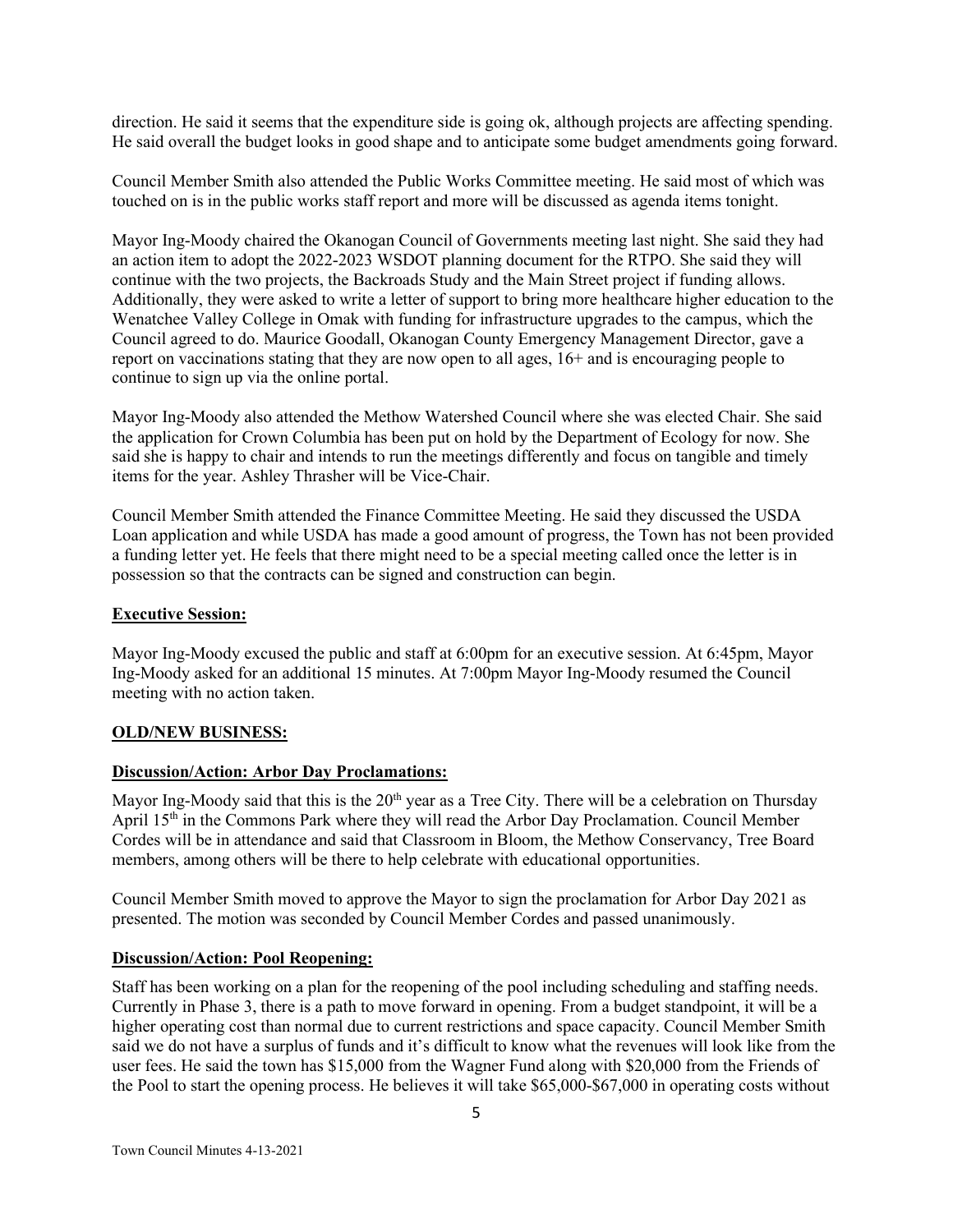a contingency. He believes that an additional \$50,000 is needed in a possible reimbursable donation, where the remaining funds would be returned to the donor. Council Member Cordes said she will convey the message to the Friends of the Pool and go from there.

Council Member Studen supports handing over the fundraising to the Friends of the Pool. He thinks they can deal with the issue of returning the funds.

Mayor Ing-Moody asked Director Denham how soon he needs an answer to start making plans to reopen the pool. He responded that he could wait until the next meeting but the sooner the better as he needs to start putting staff on projects to move forward. Council Member Cordes said she will convey the message to the Friends of the Pool and follow up with staff as soon as she knows something.

## **Discussion/Action: Public Restrooms:**

Mayor Ing-Moody stated that the Farmers Market is open again and the need for public restrooms is growing. She said that as a County we are now entering phase 3, with nicer weather and more people expected to visit the area, the need for a public restroom in town remains a topic of conversation.

Council Member Easton said he has been hoping that the Chamber of Commerce would help brainstorm some ideas and was hoping for input from them. He said that TwispWorks has said their restrooms are only open for events. Mayor Ing-Moody asked if the restrooms at the Community Center have been reopened to the public. Council Member Caswell stated that there are porta potties located in the Commons Park and wasn't sure who put them there. Mayor Ing-Moody replied that Director Denham ordered them and another on Glover/Twisp Ave. to temporarily address the current problem. Director Denham said he also has put them at the park to help alleviate the strain on local businesses, but it is not a long-term solution. Mayor Ing-Moody said that with the temporary Town Hall being right across the street from the public restrooms it might help deter suspicious activity. Council Member Easton believes the Town needs a separate standalone restroom which he said is a separate conversation for a later date.

#### **Discussion/Action: Architects West Addendum – USDA Requirement:**

Clerk/Treasurer Kilmer stated this form is a formality, there is no financial change. He said this form is a standard form as part of USDA approving the contract with Architects West for the Civic Building.

Council Member Smith moved to approve the Mayor's signature on the Architects West Addendum as presented. The motion was seconded by Council Member Easton and passed unanimously.

#### **Discussion/Action: Varela Contract Amendment 2021-001:**

Council Member Smith moved to approve the Varela Contract Amendment as presented. The motion was seconded by Council Member Easton and passed unanimously.

## **Discussion/Action: Ordinance #769 – TMC 14.05 Permitting & Administrative Procedures:**

Mayor Ing-Moody stated this was a topic at the previous council meeting; this is just the formal ordinance to repeal and replace TMC 14.05.

Council Member Smith moved to approve Ordinance #769 as presented. The motion was seconded by Council Member Cordes and passed unanimously.

# **Discussion/Action: Ordinance #USDA Water Project Additional Funding Request – Twisp Avenue Improvements 2021:**